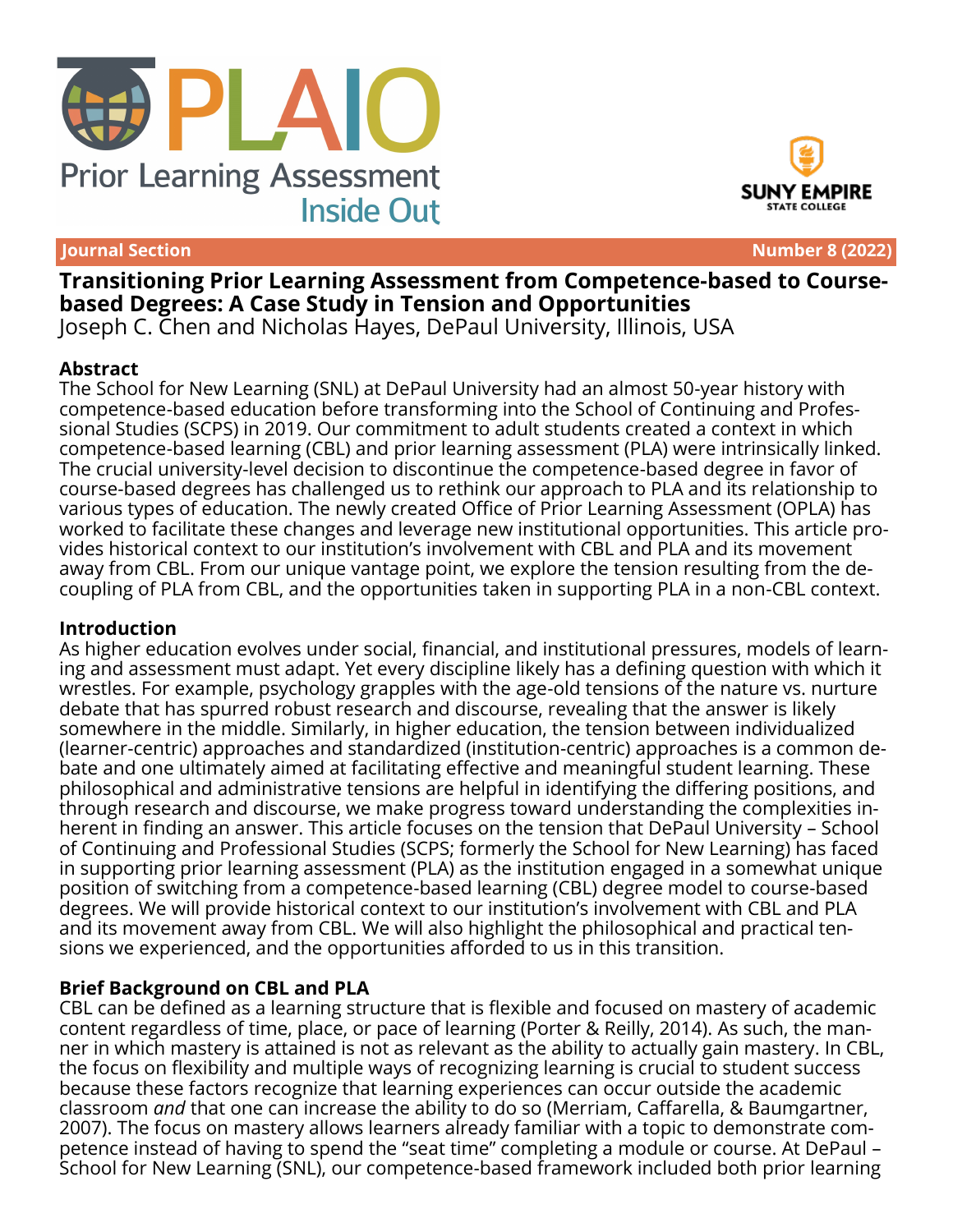and learning that had not yet occurred, offering multiple pathways to demonstrate competence at the learner's pace and learning preference.

Competence-based educational frameworks originated in K-12 education and were grounded in mastery-based learning models from the 1920s (Nodine, 2016) and often include Bloom's (1968) well-known cognitive taxonomies. With a focus on mastery, such learning frameworks focused on the ability to perform tasks in contrast to more conventional educational frameworks, where the focus was on standardized practices and more rote-style learning. Masterybased learning is outcomes-focused, which opened the door for implementing practices that were deemed to be more relevant to student learning (Malan, 2000). Because students are unique in terms of ability and skills, mastery-based learning is highly individualized, whereas traditional education seeks uniformity in delivery and assessment.

Given this framework, competence-based approaches are often seen as an alternative, and at times, superior to traditional models of learning (Bloom, 1968; Nodine, 2016). The tensions between competence-based and traditional models are evident at the postsecondary level where the credit hour has become the de facto standard for measuring learning. The credit hour was initially created by the Carnegie Foundation for the Advancement of Teaching to measure the amount of time students and faculty interacted for purposes of faculty retirement pensions essentially a human resources and employment administrative issue, not a learning one (Harris, 2002; Laitinen, 2012) — and studies have shown mixed results linking learning to the credit hour (Arum & Roksa, 2011). Thus, there are questions about the credit hour as a unit for measuring learning, and competence-based approaches are seen by some as a way to open higher education opportunities and access to a broader, more diverse range of students, particularly adult students.

PLA began in the United States to provide access to higher education for those who had acquired learning through work and life experiences but had not previously attended college (or might have had some college but no degree). It began in the 1930s with the College Entrance Examination Board (CEEB; now the College Board), and throughout the decades, organizations such as the American Council on Education (ACE) and the Educational Testing Service (ETS) were created to evaluate different types of training and standardized exams for college credit, many of which are now commonly accepted (Travers, 2012). Individualized PLA, such as portfolio assessments or direct assessment approaches, are not standardized or as universally accepted. Although adoption of PLA practices has increased rapidly across the country in the last decade, portfolio assessment is still the least common PLA opportunity offered across institutions. Given the disparity between standardized exam versus non-exam PLA acceptance, the issue of transferability of PLA deserves more attention, especially given the latent tension and friction that can exist between standardized and individualized PLA.

PLA overlaps with competence-based frameworks in that they are both alternative methods to demonstrate learning (i.e., not based upon seat time). However, CBL can be seen more as an educational philosophy that values multiple ways of knowing and learning; and PLA can be seen as a process rooted in competence-based philosophy that offers a specific pathway to validate that learning has already occurred, which is typically learning that has occurred outside of the formal college classroom (Tate & Klein-Collins, 2015). Understood in a different way, our experiences with our own transition have shown us that CBL is the *theory* and PLA is an *application* of that theory. At the heart of both CBL and PLA is the focus on outcomes and defining ways to be able to demonstrate them; central to demonstrating college-level learning in both CBL and PLA is reflection. A common phrase in PLA is that "experience is not learning" — that is, just having an experience does not automatically qualify for college-level learning. PLA offers a process for students to demonstrate, through reflection, that they learned from their experience and the learning is at a college level.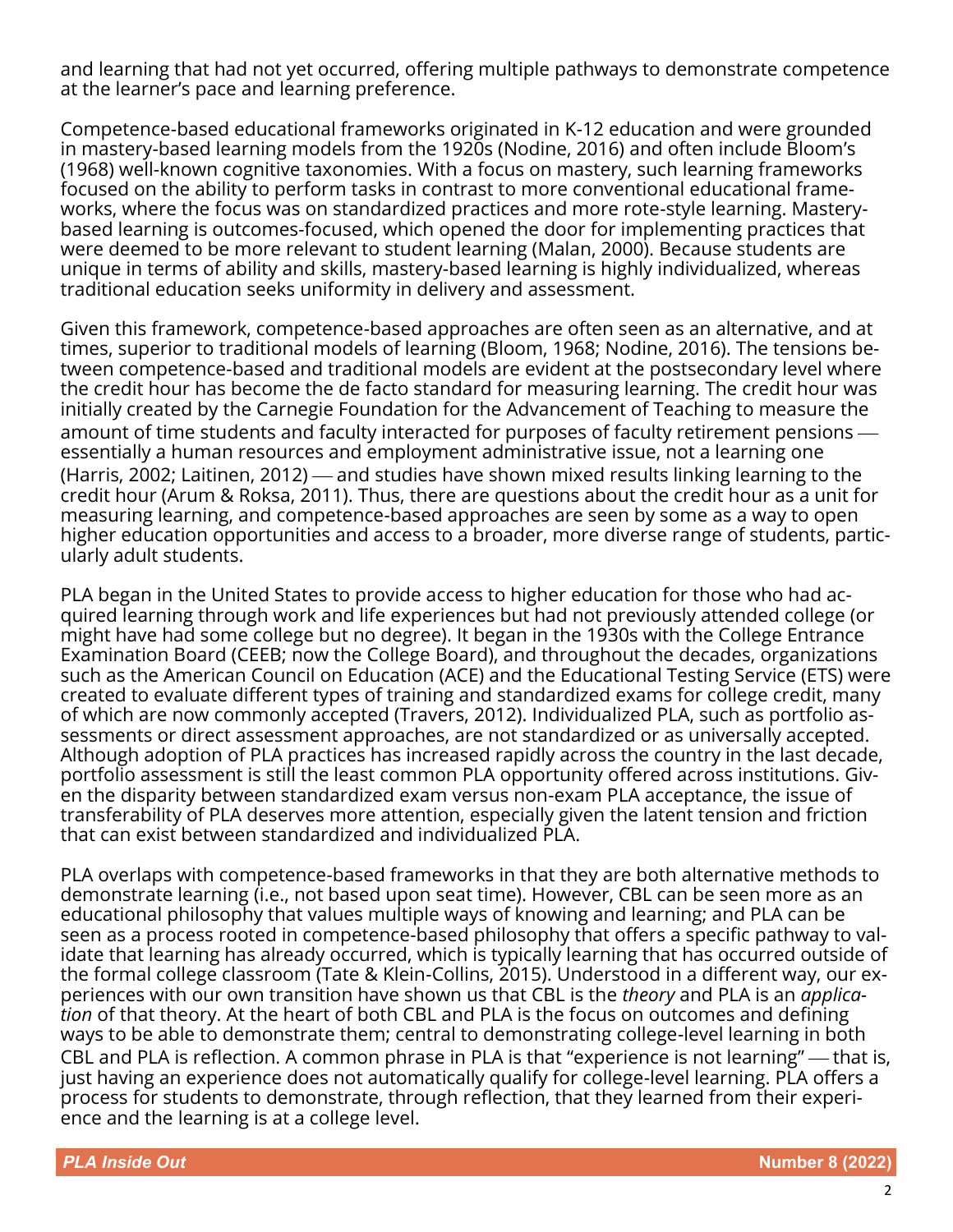# **From Competence-based to Course-based Degrees**

DePaul University's SNL was created in 1972 as part of the "second phase of competency-based approaches to higher education" (Nodine, 2016, p. 7) to offer access to higher education for adult students. SNL's undergraduate degree program was built around students demonstrating 50 competences, which revolved around a general liberal arts curriculum but included 12 competencies devoted to an individualized focus area (analogous to a major). SNL's commitment to students age 24 and older pursuing undergraduate and graduate degrees created a context in which CBL and PLA were intrinsically linked. Students were informed that while they could take courses to fulfill competences, they could also demonstrate competence/mastery through a variety of PLA options, both individualized and standardized. Students were introduced to PLA through a required beginning course called Foundations of Adult Learning (FAL), a multipurposed course designed to introduce students to learning as an adult, orient them to the institution, and help them develop an individualized roadmap for graduation. PLA was taught as a means to achieve competence, equivalent to taking a course. The course culminated with the student producing an academic plan, which would include a proposed schedule of courses and PLA projects. In its penultimate iteration, students outlined an experience that could be further developed into a PLA submission for evaluation. PLA projects were built right into every student's learning and PLA was presented as an equal to formal courses in completing their competences. PLA, in essence, was a core part of the curriculum.

FAL was taught by a resident faculty member who was appointed to be the student's faculty mentor and would follow and support them throughout their academic career. The faculty mentor was a key member of the student's academic committee, a signature of the program similarly built into other programs (e.g., Kochut & Brady, 2019). This structure included a faculty mentor, a professional advisor (i.e., an external professional and practitioner within the student's focus area), and the student. The goal of this hands-on, practice-related committee was to offer an individualized, high-touch approach to student learning. The philosophy behind this approach was relational and sought to offer students both an academic and professional mentor who helped to guide the construction of a student's academic plan, as well as to be intimately involved in the assessment of noncourse-related learning projects. With this support, PLA could be seamlessly integrated into students' academic plans based upon iterative discussions and creations of these plans (Hamer, 2016). There was continuous discussion within the committee to help students determine the best course of action to write their learning narrative, as well as provide other supporting evidence of learning as it related to achieving the student's highly customized individual plan. PLA was a co-creative process with ongoing input from both student and faculty mentor. When the PLA subject pertained to the student's focus area, the professional advisor also participated in these conversations. This process was wellencapsulated by Moss, Brown, Malbogat, and Tsomko's (2016) study on practitioners' experiences with PLA and fits within the critical/radical and liberal/humanist perspectives of PLA (Berglund, 2014; Starr-Glass, 2016; Volbrecht, 2009).

The SNL transformed into the School of Continuing and Professional Studies (SCPS) in 2019. Several factors influenced the school's reorganization, many of which revolved around declining enrollments and fiscal challenges at both the school and the broader university. In anticipation of the reorganization, De Paul decided to discontinue SNL's competence-based program. The school was asked to create traditional credit-based, market-responsive, professional degrees to attract more students as a part of launching the newly structured and branded school. The university also decided that PLA was a vital function that would be beneficial to the entire university, and the Office of Prior Learning Assessment (OPLA) was created to spearhead this effort. Since that time, the OPLA has worked to facilitate changes in PLA processes necessitated by the decision to discontinue our undergraduate competence-based program and leverage new institutional opportunities.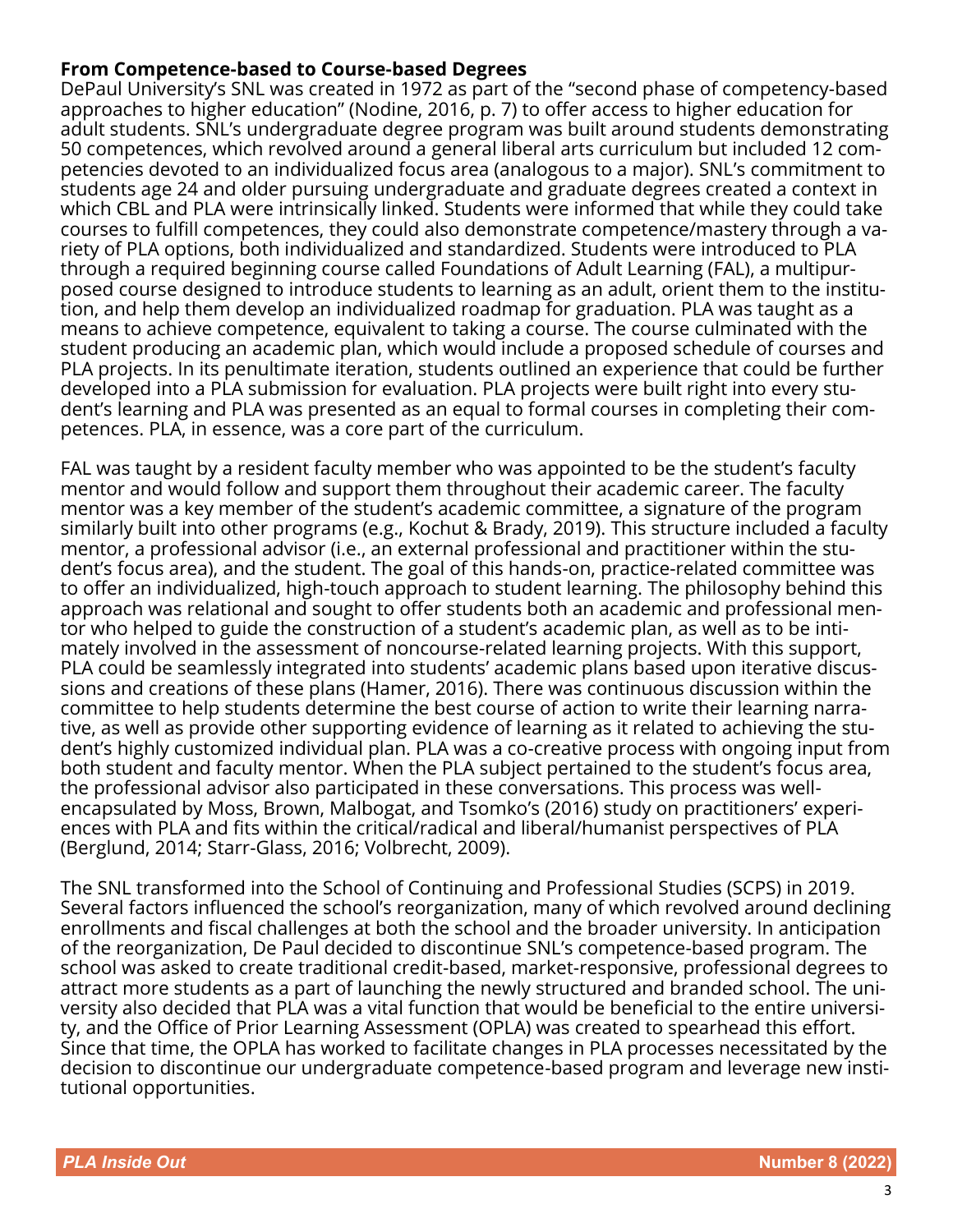# **Transition Consequences and Tension**

The OPLA has been tasked with turning a historically student-centric, development-focused but resource-heavy PLA process into an institution-driven, assessment-focused, and cost-effective process. The greatest consequence of this fundamental shift was the loss of CBL as a guiding philosophy, which had driven our PLA process. As a guiding philosophy, CBL had a significant influence on the ideation and development of the academic committee. The main source of student connection, academic planning and advising, professional mentorship, and student support occurred within this committee. The committee was built into the fabric of the competence-based program and faculty responsibilities revolved around this committee and the role it played in student success.

After the decision was made to discontinue the school's competence-based program while also keeping PLA, a serious question arose: How could PLA be supported and promoted when it was no longer a vital part of the curriculum and was no longer rooted in a long-standing philosophy? Practically, this meant that the loss of the academic committee and the faculty mentor support revealed how weighted the influence of one person was in a student's academic career and success. Decoupling PLA from the faculty mentor revealed a significant PLA knowledge gap in the school and has shaped how we now approach PLA. We faced the exact issue described by Hoffman, Travers, Evans, & Treadwell (2009): PLA had been a central part of the competence -based curriculum; it was now decoupled from that integral learning process and was to serve as a distinct ancillary function that resided outside of the curriculum.

The resultant tension revolved around three main questions as it related to decoupling PLA from the guiding CBL philosophy: 1) What is going to be the new guiding PLA philosophy, 2) Who is now involved with PLA, and 3) Will students still have the flexibility to create individual PLA projects? An important reality here is that PLA was now less centered on student learning and more focused on student enrollment, retention, and graduation.

In response to these questions, we determined that questions 1 and 3 were inextricably linked; we were no longer able to support flexibility in PLA projects because of the shift to structured, course-based degree programs. Degree programs were no longer individualized and customizable; therefore, PLA projects needed to align with the learning outcomes set out in present courses within the curriculum. Consequently, the loss of PLA flexibility and customization resulted in an assessment-based philosophy determined by preset learning outcomes within a course-match model, or what is known as a technical/market perspective (Breier, 2005; Fenwick, 2000; Khosravi & Leiste, 2016; Starr-Glass, 2016).

In shifting to a technical/market perspective, the response to question 2 was that the faculty mentor needed to be adequately replaced, and this was partially predetermined by the establishment of the OPLA. The loss of the faculty mentor and academic committee has resulted in the decentralization of PLA. Students now needed access to PLA through multiple modalities. Whereas the role of the faculty mentor meant that students needed to reach out to them for academic progress, we now needed to proactively reach out to students regarding PLA.

While challenging, the shift away from a CBL philosophy has also revealed and highlighted issues that we had to face in the competence-based program due to inconsistencies and inefficiencies in the process. This has created opportunities to strengthen our new and developing PLA model.

#### **Emergent PLA Changes and Opportunities** *Standardization*

Without the faculty mentor and academic committee, the assessment of PLA had to be redesigned. The focus of full-time faculty shifted from individualized mentorship to course and degree development. With the combination of the loss of relational touch and removing PLA as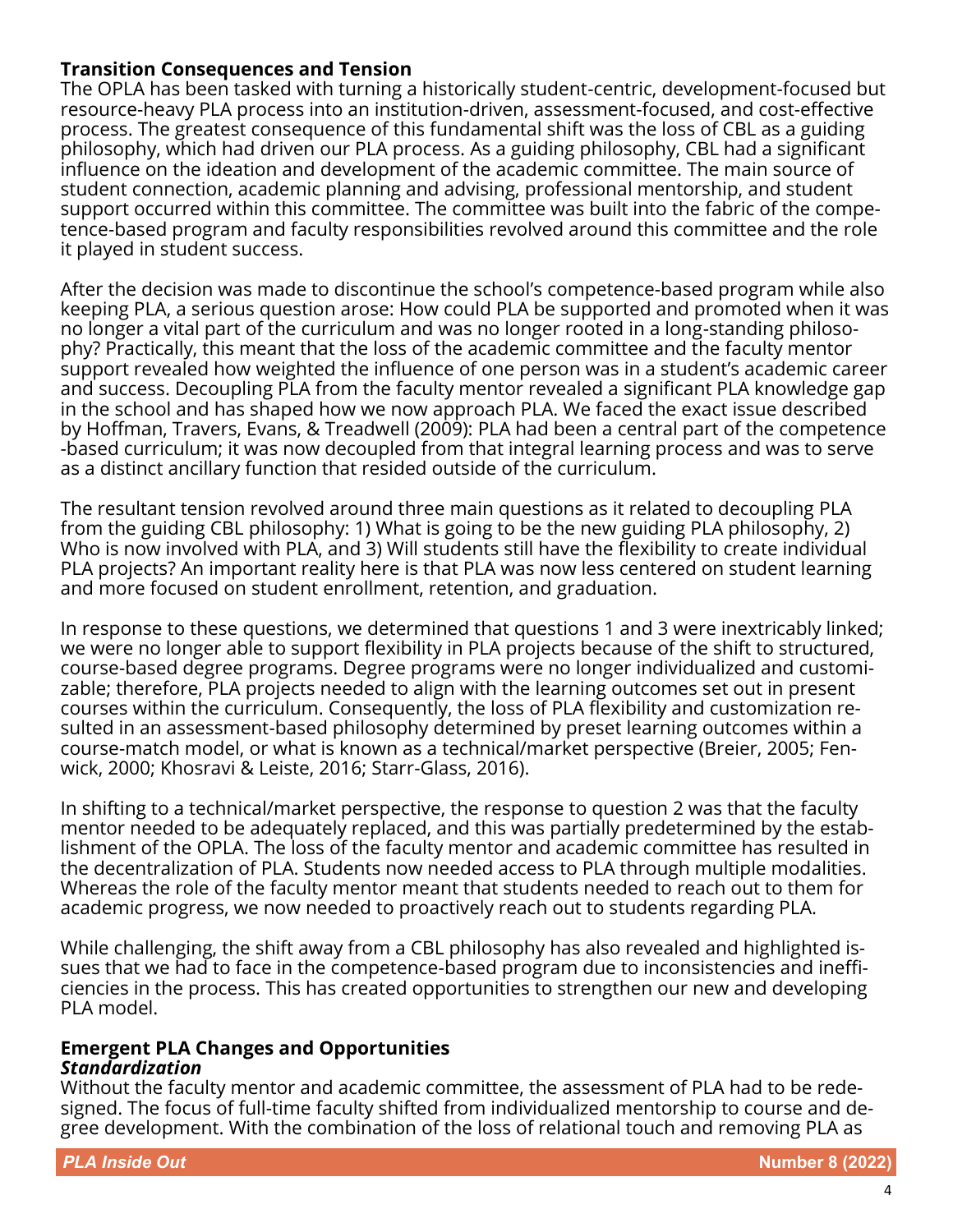part of the core curriculum, significant deficits emerged. Faculty knowledge and experience with PLA were now less directly available to students and needed to be addressed elsewhere. However, this loss has brought new opportunities to the table to address some of the PLA concerns we faced in the competence-based programs. For example, in the past, faculty mentors could set their own definitions of college-level learning and could present students with different expectations for PLA project length and depth of inquiry. So too, academic committees were only loosely regulated, which created idiosyncratic processes. Both expectations of students as well as faculty engagement varied, which meant that it was difficult to ensure consistency in the learning experiences and quality of work. Thus, while Moss, Brown, Malbogat, and Tsomko's (2016) description of assessing prior learning stated that standards and methods discussed upfront in collaboration with the student appear ideal, our experiences revealed that the quality and rigor in which this takes place drastically varies, which can negatively influence learning experiences from student-to-student.

The loss of the committee opened the opportunity to standardize the procedures, expectations, and student experience, which has allowed us to provide increased consistency (and hopefully equity) in the process. In overseeing the shift to an assessment model, we have observed that successful PLA processes do not need to fit within a developmental model, but clear procedures, structures, and supports must be in place, providing us direct experience with the priceless value of the growing PLA resources and best practices available. Emergent opportunities from standardization include:

- 1. Utilizing the latest in PLA research and best practices (Kelley, 2017; Travers, 2015; Younger & Marienau, 2017), we developed a PLA rubric that is publicly available to both students and assessors. The goal of the rubric was to help demystify what is entailed in a PLA project and to provide consistency in the content of the projects and how they are assessed. While previously, standards for PLA tended to be related to a student's faculty mentor within the competence-based program, and thus, not widely known, the rubric is now available to all. Hopefully, this will help a widespread adoption of PLA across the university, whereas the competence-based PLA model was limited to a single school that shared a specific philosophical approach.
- 2. We created a course, Recognizing Prior Learning (RPL), which scaffolds the creation of a PLA project for course match assessment and helps prepare students to plan for future independent projects. This course offers a consistent student experience with PLA that is not individual faculty mentor dependent. Students elect to enroll in this class only if they want to pursue PLA. The rubric is presented to students in this course and provides uniformity in terms of their understanding of how they will be assessed, as well as provides consistency in the actual assessment.
- 3. The OPLA was assigned a dedicated PLA advisor who works with students through the PLA process. This has provided consistency in how PLA is supported. As of 2020 when this essay was written, data shows that students who consult with the advisor are more likely to have PLA approved for credit.
- 4. The OPLA has improved structural efficiency. The competence-based programs had a PLA acceptance rate of 97%. Buried in this impressive rate are the exhaustive drafts some mentors required and the number of PLAs that were never submitted because mentors did not approve them, in addition to differing standards of acceptance. The time requirements for PLA project development and assessment were nebulous. As of 2020, data shows that the overall pass rate for PLA in the new course-match process is 65.38%. The steep decline is mitigated by the rates of students making use of the available resources in a much shorter period: 72.73% of PLA projects were approved after consultation with the PLA advisor, and 87.5% of PLA projects were approved after the completion of RPL. The OPLA has implemented policies to provide a concrete assessment time frame for assessors to complete their assessments. We advise students submitting PLA that it may take up to two weeks to complete the assessment, but the actual average assessment time has been reduced to 6.84 days.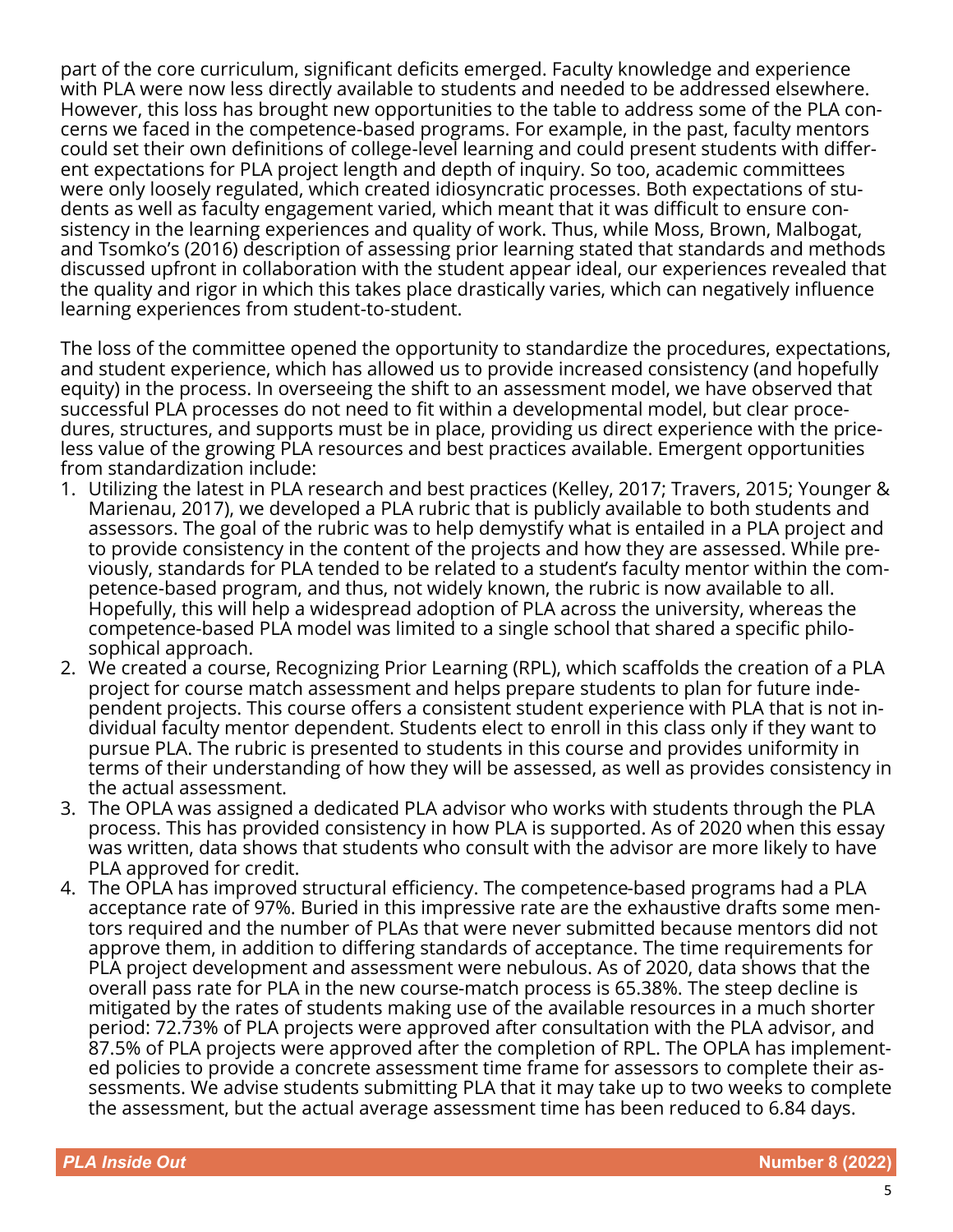# *Collegewide PLA Investment*

Another unexpected practice that evolved due to this transition was that others started developing supports around PLA due to the loss of direct faculty involvement. That is, moving PLA outside of the teaching and curricular realm into the purview of the OPLA created the need to recruit, educate, and train others in the colleges around PLA who are front-facing with students. Unintendedly, moving PLA outside of the faculty realm into a more public arena has allowed both students and nonfaculty college staff to better understand PLA. This has created several emergent opportunities:

- 1. Academic advisors are now encouraged to talk with students about potentially pursuing PLA. Since advisors are now students' primary contacts, this relationship makes sense. However, advisors typically do not act as assessors and their focus is on student graduation, which has caused some tension around this added responsibility. This has necessitated a closer collaboration between the advising staff and the OPLA to share online student resources and communicate issues of academic rigor.
- 2. PLA now has better integration across college stakeholders. Within the previous competence-based program, PLA was squarely in the domain of each faculty mentor and the academic committee. Besides general advertisement of PLA and background administrative support, college staff and part-time faculty (who teach the majority of courses) were only minimally involved with PLA. The elimination of the academic committee has opened the need to better educate and integrate PLA discussions with curriculum committees, degree program directors, and even with marketing and communications staff. This has resulted in the OPLA being intimately involved with how to market degree programs by providing information about PLA. Importantly, this has resulted in new degree program development, placing PLA front and center as a potential option for students.
- 3. The OPLA has centralized support and information for PLA. In the competence-based program, the faculty mentor was the student's main point of contact and source of knowledge about PLA. This placed the majority of authority with the mentor, who also acted as a student's gatekeeper for PLA submission. By providing multiple sources for information and resources, while allowing students open access to the submission process, it could be understood that the OPLA democratized PLA.
- 4. Whereas PLA historically resided within a singular academic unit and PLA credit was accepted through a combination of standardized and individualized PLA processes, creating a universitywide PLA office has initiated discussions between advocates of standardized PLA processes (those who prefer limiting types of acceptable PLA and low caps on the amount of PLA students could use) and advocates of individualized PLA (who countered with calls for open PLA processes and high caps). These discussions at the university level resulted in a first-ever universitywide PLA policy. While caps were placed on PLA, the recognition of PLA as a university process allows the broader DePaul community to join a growing chorus of educators recognizing that college-level learning happens outside the traditional classroom and processes need to be in place to allow students to demonstrate that learning and earn credit for that demonstration.

# **Conclusion**

We have found that CBL and PLA are interconnected, but that relationship is ultimately dictated by institutional priorities and financial and enrollment realities. Our historical commitment to students age 24 and older pursuing undergraduate and graduate degrees created a context in which CBL and PLA were intrinsically linked, which allowed for critical/radical and liberal/ humanist perspectives (Berglund, 2014; Starr-Glass, 2016; Volbrecht, 2009) on recognizing prior learning. However, we have learned that PLA can also work even if it is not integrated into the educational curricular development process, but to do so, it needs to be advertised, valued and supported through consistent structures.

Shifting from a developmental model to an assessment model has surfaced tension between PLA in the competence-based and course-based degree programs. Individualized PLA as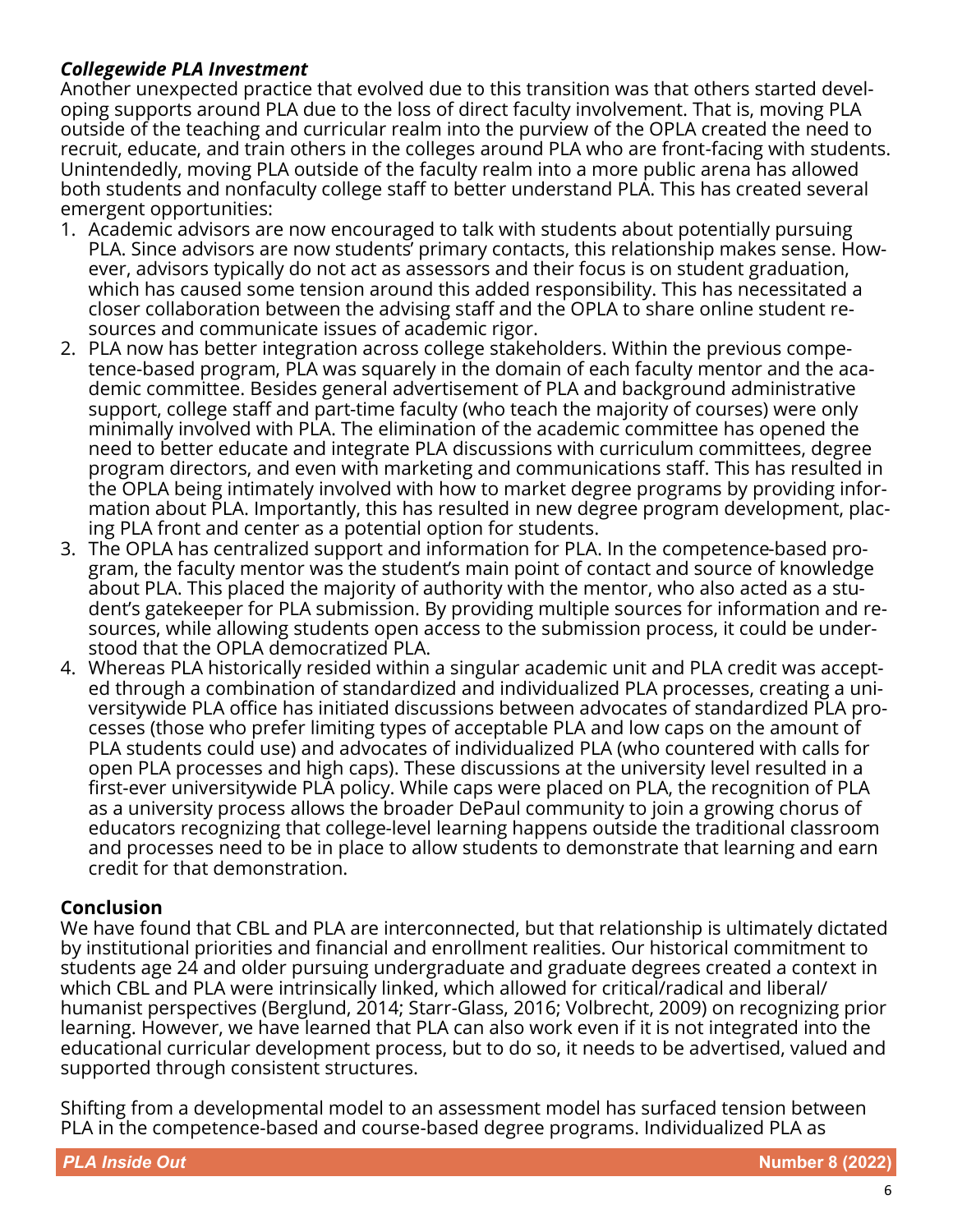represented by the academic committee/faculty mentor processes can help programs fulfill the potential of competence-based programs. The hands-on approach can drive students to complete PLA. It also can recognize a wider range of knowledge that is college-level that may not be represented in existing curricula. However, this approach requires an institutional prioritization of funding to support faculty and students because it is labor-intensive to provide the learner with individualized mentorship throughout the degree designing and PLA process. This prioritization is hard to justify when financial and enrollment realities often set the stage for administrative decisions. As a result, we have found ourselves in a position of developing PLA processes because of financial directives instead of educational philosophy. Decoupling CBL from PLA caused philosophical and structural conflict, and we needed to become clear that PLA in the restructured school would take on the technical/market perspective (Starr-Glass, 2016); the shift and impetus for a new PLA model was an economic one.

Yet standardized, institution-centric PLA processes can also be beneficial, especially in light of diminishing fiscal resources. We have learned the importance of creating structural efficiencies and standardizing assessment processes while continuing to provide course-based support (in the form of the RPL course) and support personnel (in the form of the PLA advisor). These lessons are also guiding us as we begin to collaborate with colleges within the university that have not historically allowed students to avail themselves of PLA. We additionally plan to increase available standardized and individualized PLA opportunities for students across the university. While we experienced the loss of our historical PLA legacy with the restructuring of our school, PLA remains one of the ways we can continue to honor competence in our course-based future while also elevating a type of PLA that may be more readily accepted by the university-at-large.

## **References**

- Arum, R., & Roksa, J. (2011). *Academically adrift: Limited learning on college campuses*. The University of Chicago Press.
- Berglund, L. (2014). A model concerning the assessment of knowledge and skills in the workplace. *Prior Learning Assessment Inside Out, 2*(2), 1-10. [https://www.plaio.org/index.php/](https://www.plaio.org/index.php/home/article/view/72) [home/article/view/72](https://www.plaio.org/index.php/home/article/view/72)
- Bloom, B. S. (1968, May). Learning for mastery. *Evaluation comment, 1*(2), 1-11. [https://](https://files.eric.ed.gov/fulltext/ED053419.pdf) [files.eric.ed.gov/fulltext/ED053419.pdf](https://files.eric.ed.gov/fulltext/ED053419.pdf)
- Breier, M. (2005). A disciplinary-specific approach to the recognition of prior informal experience in adult pedagogy: "rpl" as opposed to "RPL." *Studies in Continuing Education, 27*(1), 51-65. <https://doi.org/10.1080/01580370500056448>
- Fenwick, T. (2000, August). Expanding conceptions of experiential learning: A review of the five contemporary perspectives on cognition. *Adult Education Quarterly*, *50*(4), 243-272. <https://doi.org/10.1177/07417130022087035>
- Hamer, J. (2016). Assessment philosophy: A critical consideration for ethical skills recognition. *Prior Learning Assessment Inside Out, 5*(2016), 1-15. [https://www.plaio.org/index.php/](https://www.plaio.org/index.php/home/article/view/100) [home/article/view/100](https://www.plaio.org/index.php/home/article/view/100)
- Harris, J. (2002, September). *Brief history of American academic credit systems: A recipe for incoherence in student learning*. <http://eric.ed.gov/PDFS/ED470030.pdf>
- Hoffmann, T., Travers, N. L., Evans, M., & Treadwell, A. (2009, September). Researching critical factors impacting PLA programs: A multi-institutional study of best practices. *CAEL Forum and News, September 2009*.
- Kelley, C. A. L. (2017). *Assessing student portfolios for college credit*. Kendall Hunt Publishing.
- Khosravi, K., & Leiste, S. (2016). Approaches to prior learning assessment course match assessment models. *Prior Learning Assessment Inside Out, 5*(2016), 1-3. [https://www.plaio.org/](https://www.plaio.org/index.php/home/article/view/94) [index.php/home/article/view/94](https://www.plaio.org/index.php/home/article/view/94)
- Kochut, R., & Brady, T. (2019). Mentor support in the individualized prior learning assessment process at SUNY Empire State College. *Prior Learning Assessment Inside Out, 7*(2019), 1-4. <https://www.plaio.org/index.php/home/article/view/160>